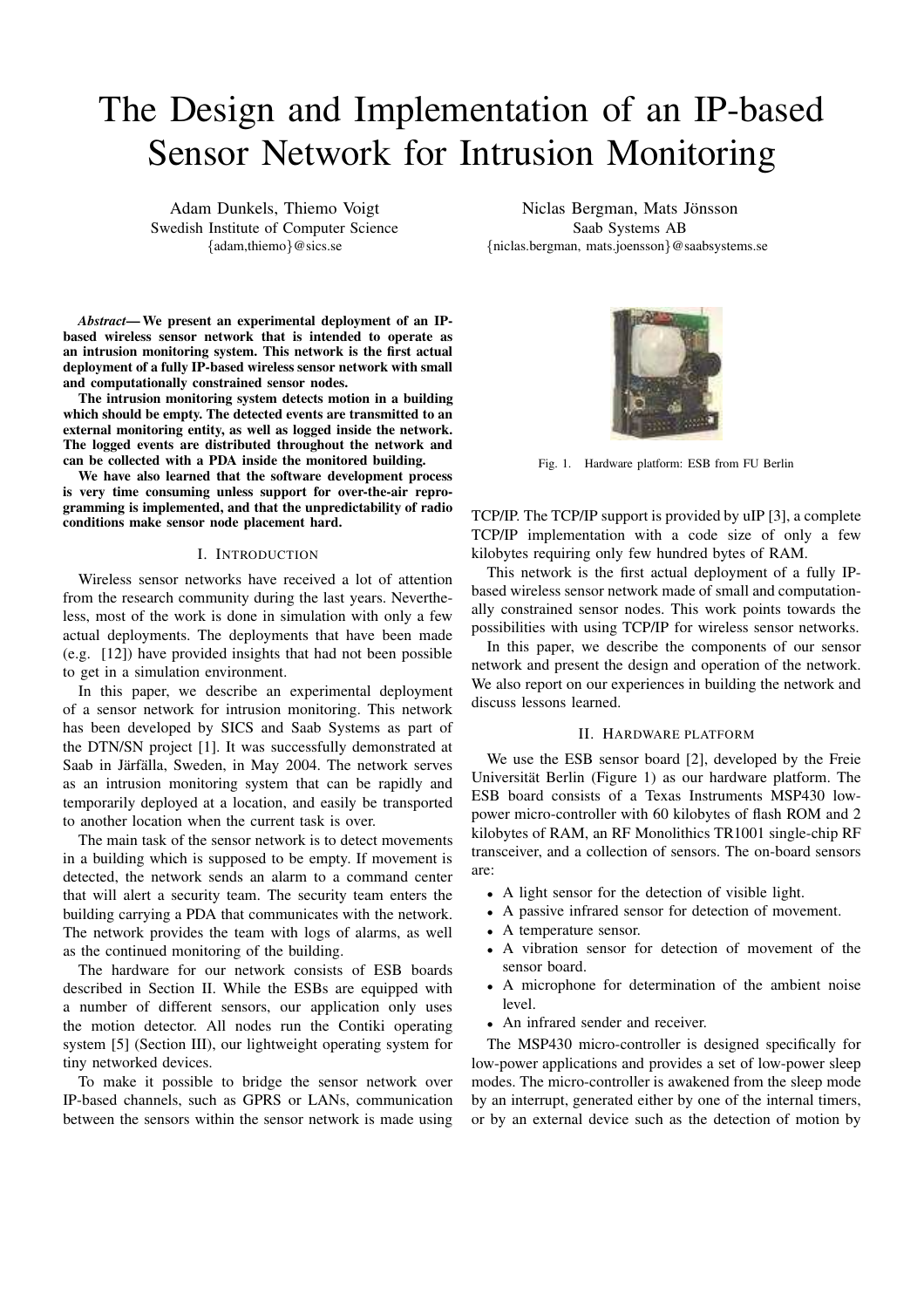the passive infrared sensor. The on-chip flash ROM can be selectively reprogrammed by software running on the microcontroller.

## III. THE CONTIKI OPERATING SYSTEM

The sensor nodes run the Contiki operating system [5] developed at SICS. Contiki is lightweight system for communication-oriented, memory-constrained devices such as tiny sensor devices. Contiki includes our uIP TCP/IP stack [3] and therefore has full TCP/IP support.

In order to ease software development and deployment, Contiki allows individual programs and services to be dynamically loaded and unloaded in a running system. The development of this feature was completed during the development of the network described here, and proved to significantly shorten the time for the development cycle. Additionally, we developed a simple flooding protocol for over-the-air distribution of binary code replacements to a network of nodes. We found that the simple protocol worked well in small networks, but we intend to implement more complex distribution methods (e.g. the Trickle protocol [11]) for larger network deployments.

## IV. SCENARIO

The intended scenario of the network is a peace-keeping or military mission in an urban environment. The sensor networkbased intrusion monitoring system is intended as an aid when securing buildings. When securing a building the team places leave-behind sensors in secured rooms and corridors. The purpose of the sensors is to detect future intrusion and threats from, e.g., snipers.

The sensor network is in contact with an external command center, which is notified when there is movement in the building. The command center can then instruct a search team to once again enter the building. The team carries a PDA that connects to the sensor network and downloads information about where movement has been detected. The team may enter the building from any entrance, and it is therefore crucial that the network distributes the detected information throughout the network. Also, if the network should become partitioned because of failing nodes, having the information replicated at many places in the network is important.

## V. NETWORK PROTOCOLS AND MECHANISMS

One of the aims of our network was to make a first test of the viability of using the TCP/IP protocols for wireless sensor networking. The advantage of using IP in the sensor network is the issue of connectivity: with IP running within the sensor network, we can easily connect the sensor network to any other IP network, without protocol converters or proxies [7].

It is often argued that the TCP/IP protocol stack is unsuited for sensor networks because of the specific requirements and the extreme communication conditions that sensor networks exhibit. We believe, however, that there are ways to remedy the problems and therefore that TCP/IP might be a viable alternative for sensor networks [6]: **Spatial IP address assignment** provides semi-unique IP addresses to sensor nodes

based on their location. **Application overlay networking** provides data-centric mechanisms, which often are well-suited to the requirements of sensor networks [8]. We have shown that **Distributed TCP caching** significantly increases TCP performance in wireless sensor networks [4]. Finally, we believe that the application-specific nature of sensor networks make **header compression** very efficient.

In our network, we wanted to explore spatial IP address assignment and data-centric overlay routing, as well as the connectivity advantages that we gain by running IP inside the sensor network.

## *A. IP address assignment*

Spatial IP address assignment uses the node's location to construct its address, unlike ordinary IP address assignment where IP addresses are assigned based on the network topology. The location may either be a physical location as in Figure 2 or a logical location (e.g. "next to the door in room A").

Spatial IP address assignment assumes that sensors know their own location. This assumption is valid in many type of sensor networks, as sensor information may be useless unless it can be connected to a physical location. In our network, each sensor is configured with a location as the sensor is deployed.



Fig. 2. Spatial IP address assignment

Each node constructs its own address by combining its coordinates with the address prefix for the network. The address prefix of the network is configured during deployment and typically is one of the private IP address spaces [13]. In our networked we used the 172.16.0.0/16 address block with the logical  $x$  and  $y$  coordinates of the sensor nodes as the last two octets.

Once a sensor node has been given its address, it will be identified only by its location. If two or more sensor nodes are placed at the same location, they will appear as a single sensor.

## *B. Event propagation using an overlay network*

The network (Figure 3) consists of two separate parts: a set of **backbone nodes** make up a backbone network, and a set of **sensor nodes** that send alarm events to the backbone. The backbone network replicates and transports alarm event information so that all backbone nodes will have a log of all recent events from the entire network.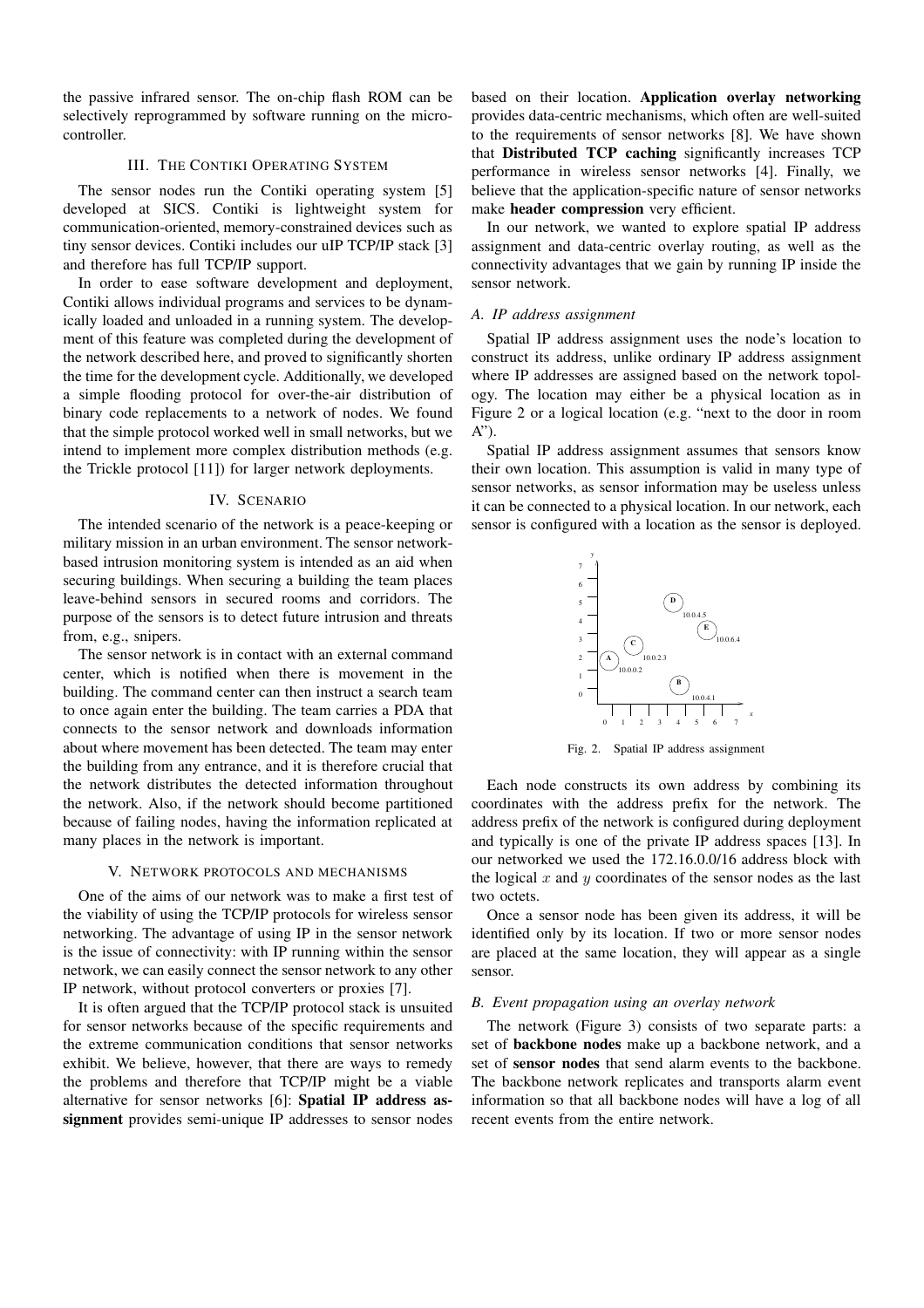Backbone nodes periodically try to find each other by using broadcast messages. When two backbone nodes have found each other, they open a connection for replicating event logs. Since the radio conditions of the network may change during the network life time, the backbone nodes periodically close and reopen their event replication connections.

Any sensor node can become a backbone node by setting the appropriate configuration parameter. In our network, the decision whether a node would become a sensor node or a backbone node is made during deployment of the network, but we intend to explore semi-automatic methods for future networks.

A security team that enters the network carries a PDA connected to a **mobile backbone node**. The mobile backbone node will connect to nearby backbone nodes and exchange event information using the same mechanism as other backbone nodes.



Fig. 3. The network with backbone nodes (black), sensor nodes (white), and the backbone network.

## *C. Event transmission*

When a sensor node detects movement, it broadcasts an alarm notification event together with a time-stamp to all backbone nodes that are in range. The receiving backbone nodes insert the event into their event log and propagate the event on the backbone network. As the alarm event is timestamped by the sender, the backbone network is able to detect duplicate event notifications and to avoid propagating duplicate events.

Backbone nodes sort their event log by the events' timestamps. A backbone node will not store an event if a newer event from the same sensor already exists in the log. Also, events that are older than a certain threshold (currently five minutes) will not be propagated. This ensures that old events do not circle around the network.

The sensor nodes periodically transmit heartbeat messages to nearby backbone nodes. Backbone nodes keep track of all sensor nodes seen and the time of their last heartbeat message. The absence of a number of heartbeat messages (currently

three) is taken as a sign that the sensor has failed, and the backbone node inserts a failure notification event into the backbone network. If another backbone node has recently seen a heartbeat message from the sensor, it can cancel the failure notification event by inserting a life-sign notification event. This is to guard against a situation where a backbone node flags a sensor as failed, only because the sensor node happened to have a bad radio path to that particular backbone node, while the sensor has perfectly good connectivity with another backbone node.

#### *D. Time synchronization*

Because each event is time-stamped, it is important that the entire network has a similar notion of the current time. To synchronize the nodes' time, we use a simple hierarchical scheme where each node periodically broadcasts its own time and maintains a significance level of its time. A node that receives a time message with a higher significance level sets its clock to the time in the message and updates its significance level to one less than that of the received time message. A node also accepts an incoming time message with the same significance level as its own, but only if the time is higher than its own.

Nodes that are connected to a monitoring entity obtains a "correct" time from the external network and therefore have the highest significance level.

## *E. External network connectivity with NNTP*

External network connectivity is important, as alarm events must be sent to a command central. Since the sensor network runs the TCP/IP protocols, external connectivity can be achieved using off-the-shelf technologies such as GPRS. Furthermore, it is desirable to replicate the sensor data outside of the sensor network in order to increase the reliability of the system.

We chose the Network News Transfer Protocol (NNTP) [10] for external connectivity from the sensor network. There is a wealth of software for NNTP replication available, and the purpose of using NNTP for external connectivity is to leverage this existing software infrastructure.



Fig. 4. The sensor network connected to a replicating network of NNTP servers.

All backbone nodes run a small NNTP server which transforms the event log into NNTP messages. The NNTP messages are sent either to a PDA carried by the security team, or to an external NNTP server, from which the data can be further replicated as in Figure 4.